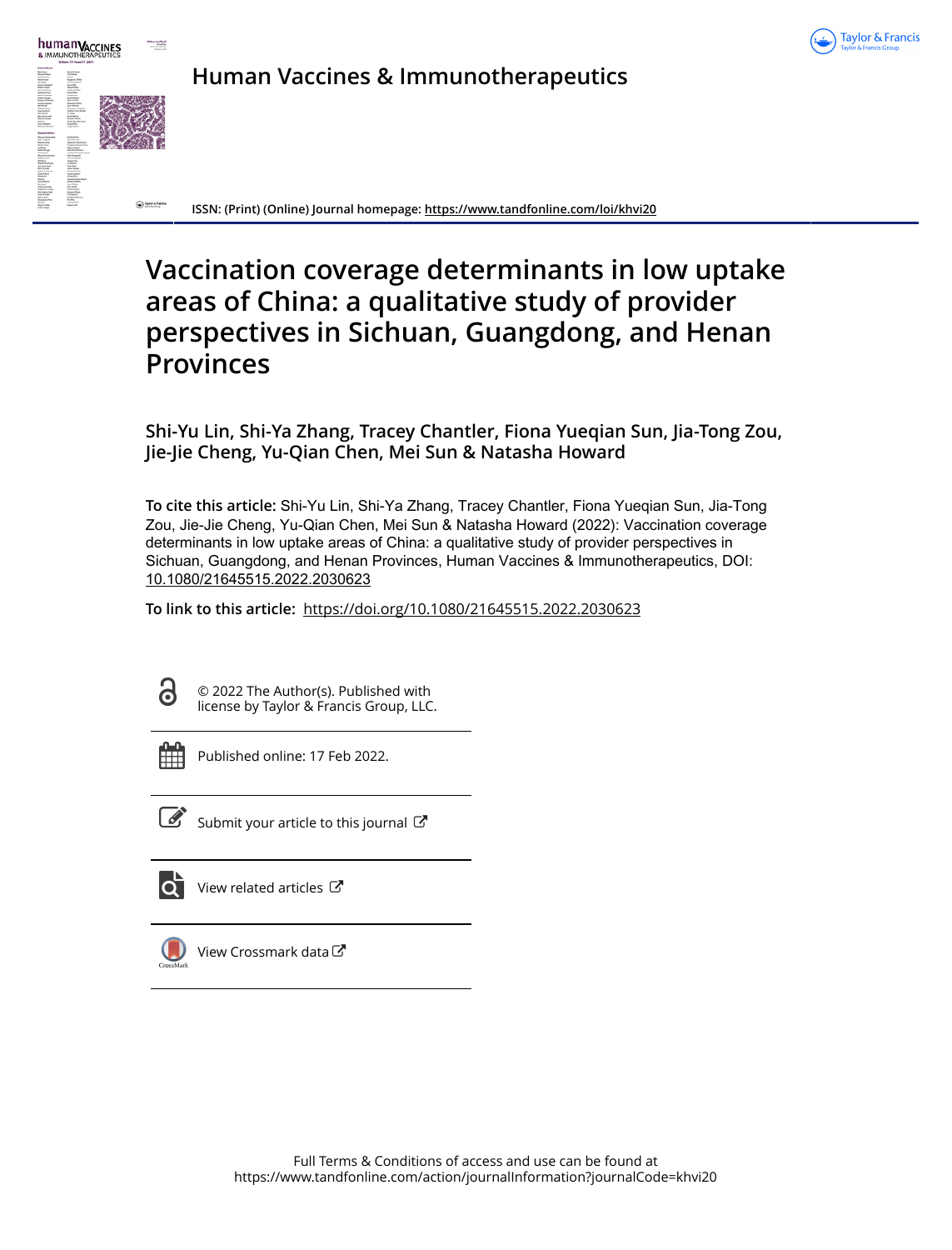#### RESEARCH PAPER

Taylor & Francis Group

Taylor & Francis

**a** OPEN ACCESS **a** Check for updates

# **Vaccination coverage determinants in low uptake areas of China: a qualitative study of provider perspectives in Sichuan, Guangdong, and Henan Provinces**

Shi-Yu Lin<sup>a,b</sup>[\\*](#page-1-1), Shi-Ya Zhang<sup>[a,b](#page-1-0)</sup>[\\*,](#page-1-1) Tracey Chantler<sup>c</sup>, Fiona Yueqian Sun<sup>[d](#page-1-3)</sup>, Jia-Tong Zou<sup>e</sup>, Jie-Jie Cheng<sup>a,b</sup>, Yu-Qian Chen<sup>a,b</sup>, Mei Sun<sup>[a,b](#page-1-0)</sup>, and Natasha Howard<sup>[c](#page-1-2)[,f](#page-1-4)</sup>

<span id="page-1-4"></span><span id="page-1-3"></span><span id="page-1-2"></span><span id="page-1-0"></span><sup>a</sup>Department of Health Policy and Management, School of Public Health, Fudan University, Shanghai, China; <sup>b</sup>NHC Key Laboratory of Health Technology Assessment, Fudan University, Shanghai, China; <sup>c</sup>Department of Global Health and Development, London School of Hygiene & Tropical Medicine, London, UK; <sup>a</sup>Department of Infectious Disease Epidemiology, London School of Hygiene & Tropical Medicine, University of London, London, UK; <sup>e</sup>Department of Organization and Personnel, Shanghai Municipal Center for Disease Control and Prevention, Shanghai, China; <sup>r</sup>Saw Swee Hock School of Public Health, National University of Singapore and National University Health System, Singapore, Singapore

#### **ABSTRACT**

China's immunization programme is relatively strong, with latest WHO-UNICEF monitoring rates for 2019 showing national vaccination coverage over 90%. However, vaccination coverage is heterogeneous, varying across geographic regions, rural–urban communities, and sub-populations. We conducted a qualitative study from a critical realist perspective, analyzing semi-structured interviews with 26 vaccination providers in three provinces, selected to represent regional socioeconomic disparities across Eastern, Central, and Western China. We analyzed data thematically, using deductive and inductive coding. Providers reported vaccination coverage in their areas had increased significantly, but remained lower among migrant and left-behind children. Main coverage determinants were child-related (i.e. gender, number, health status), caregiver-related (i.e. socioeconomic status, role, education level, ethnicity), institution-related (i.e. vaccinator numbers, information system, appointment process), and systemrelated (i.e. vaccine supply, intersectoral cooperation, vaccine 'hesitancy'). Potentially effective measures to promote vaccination coverage included using routine maternal and child health-care visits for catch-up vaccination, providing additional health education, conducting follow-up family visits by village doctors, and requiring vaccination verification at school enrollment. This is the first qualitative study to examine potential determinants of low vaccination coverage in these areas of China. Findings can inform policies to strengthen the role of schools, develop the national immunization information system, and promote appointment apps. More consideration is needed to improve service quality and eliminating inequities, such as strengthening health education and service provision for migrant and left-behind children.

# **ARTICLE HISTORY**

Received 26 October 2021 Revised 30 December 2021 Accepted 14 January 2022

#### **KEYWORDS**

Vaccination; migrant children; left-behind children; coverage determinants; China

# **Introduction**

<span id="page-1-8"></span><span id="page-1-7"></span><span id="page-1-6"></span><span id="page-1-5"></span>Vaccination is a cost-effective public health strategy that has dramatically reduced childhood morbidity and mortality worldwide.<sup>[1](#page-8-0)</sup> Vaccination coverage is a key predictor of infant mortality rates and reliable proxy indicator of primary healthcare services availability.<sup>1</sup> An estimated 1.5 million deaths could be avoided if global vaccination coverage improved, $2$ while research shows that vaccination coverage is threatened at multiple points, mediated by many stakeholders, throughout the vaccination process. $3$  Factors affecting coverage include vaccination facilities accessibility, vaccination workforce avail-ability and motivation,<sup>[4](#page-8-3)</sup> funding,<sup>[5](#page-8-4)</sup> vaccination facilities' environment, $6$  vaccine quality – such as the vaccine scandal in Shandong province, $7$  cold chain and storage, $8$  surveillance, $9$ and information management.<sup>10</sup> Service delivery factors, such as waiting time,  $^{11}$  staff attitudes,  $^{12}$  procedures,  $^{13}$  follow-up, and health education,<sup>9</sup> influence quality and acceptability of services. When people choose to get vaccinated, health status,  $14$ demographics,<sup>15</sup> risk perceptions,<sup>16</sup> and costs can influence decision-making. Similarly, population migration, national

<span id="page-1-17"></span><span id="page-1-16"></span>vaccine policy, media and public opinion<sup>[17,](#page-8-16)[18](#page-8-17)</sup> and sociocultural norms<sup>19</sup> exert significant indirect influences on vaccination.

<span id="page-1-23"></span><span id="page-1-22"></span><span id="page-1-21"></span><span id="page-1-20"></span><span id="page-1-19"></span><span id="page-1-18"></span>China's immunization programme started in 1978, and became the expanded programme of immunization (EPI) in 2007.[20](#page-8-19) China's EPI is vertically integrated, operating through four centers for disease control (CDCs) levels<sup>20</sup> with over 100k public vaccination facilities.<sup>[21](#page-8-20)</sup> The two vaccine categories in China include EPI vaccines, provided free to service-users by government, and non-EPI vaccines, which are purchased by service-users through the private sector.<sup>[22](#page-8-21)</sup> EPI vaccines includes routine vaccines (i.e. Bacilli Calmette-Guérin vaccine [BCG], Inactivated Polio Virus vaccine [IPV3], Diphtheria Tetanus and Pertussis Vaccine [DTaP], Hepatitis B [HepB3] vaccine) and supplemental vaccines for mitigating outbreaks (e.g. Shanghai included varicella vaccine in  $2018$ ).<sup>[23](#page-8-22)</sup> Latest WHO-UNICEF monitoring rates for 2019 show national routine vaccination coverage of over  $90\%$ .<sup>[24](#page-9-0)</sup> However, coverage is heterogeneous across geographic regions, rural–urban com-munities, and sub-populations.<sup>[25](#page-9-1)</sup> For example, Henan

<span id="page-1-15"></span><span id="page-1-14"></span><span id="page-1-13"></span><span id="page-1-12"></span><span id="page-1-11"></span><span id="page-1-10"></span><span id="page-1-9"></span>CONTACT Mei Sun **S**unmei@fudan.edu.cn **D**epartment of Health Policy and Management, School of Public Health, Fudan University, 130 Dong'an Road, Shanghai 200032, China

<span id="page-1-1"></span>\*Co-first authors

© 2022 The Author(s). Published with license by Taylor & Francis Group, LLC.

This is an Open Access article distributed under the terms of the Creative Commons Attribution-NonCommercial-NoDerivatives License (http://creativecommons.org/licenses/by-nc-nd/4.0/), which permits non-commercial re-use, distribution, and reproduction in any medium, provided the original work is properly cited, and is not altered, transformed, or built upon in any way.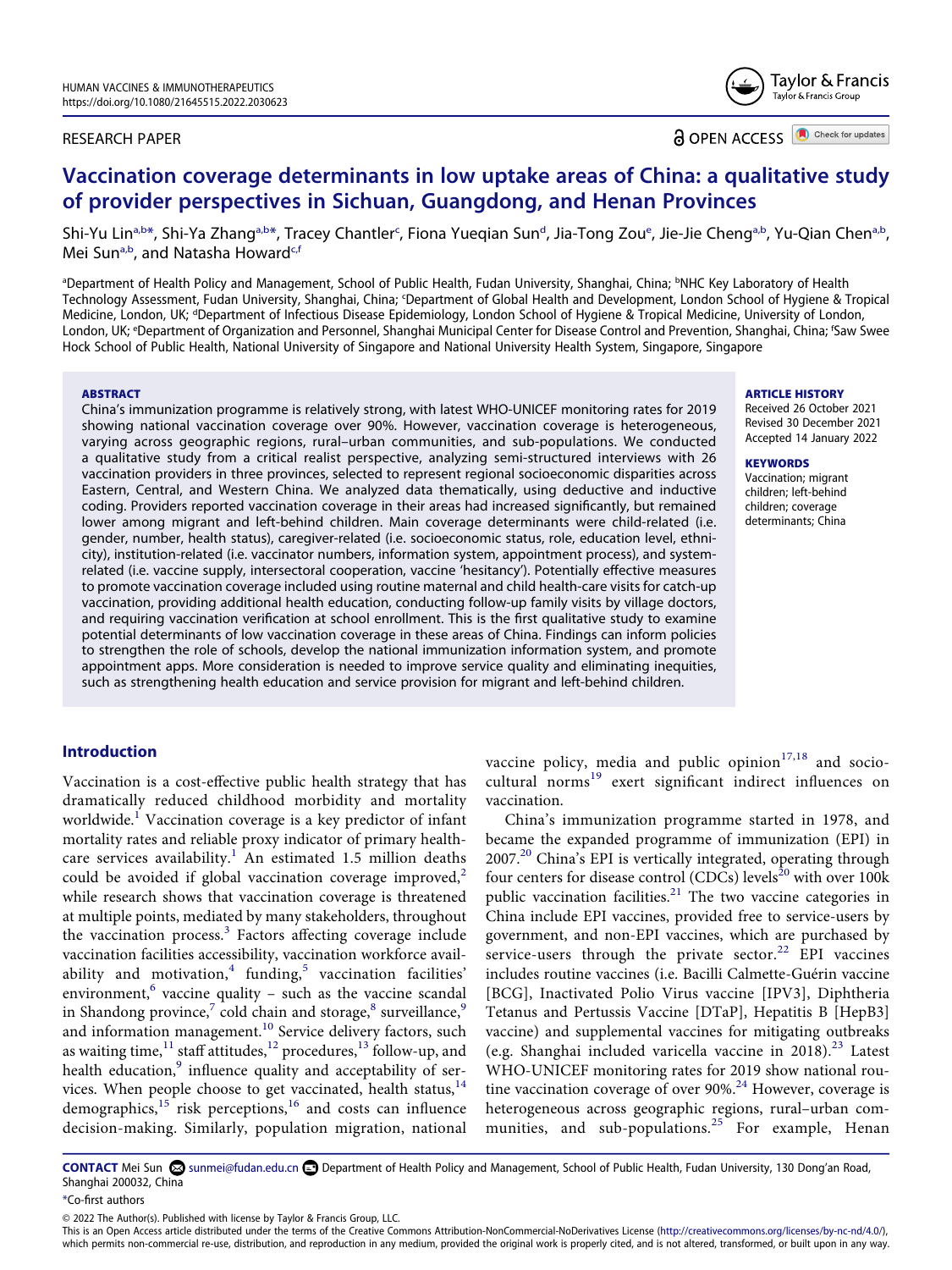province has relatively low vaccination coverage, with 25% of counties and 18% of towns having coverage below 90% in  $2015^{26}$  $2015^{26}$  $2015^{26}$ 

<span id="page-2-3"></span><span id="page-2-0"></span>Over the past decade, China achieved remarkable economic growth, $27$  accompanied by mass population movement to urban areas where most work opportunities are found. The Sixth National Population Census in 2010, indicated a total of 36 million internally-migrant children, traveling for parents' work,<sup>[28](#page-9-4)</sup> and 69 million 'left-behind' children staying with relatives when parents migrated for work.<sup>29</sup> Stratified statistics showed substantially lower coverage of five routine childhood immunizations (i.e. BCG, DTP, HepB, MCV, OPV) among migrant than host children, at 71.5–77.6% versus 98% respectively.[27](#page-9-3)[,30](#page-9-6) Moreover, timely coverage for all vaccines was less than 50%.<sup>28</sup> As migrant and left-behind children are significantly more likely to experience delayed or missed vaccine doses and higher disease incidence rates compared with host children,<sup>4</sup> improving vaccination coverage for these children is both challenging and necessary. $31$ 

<span id="page-2-4"></span><span id="page-2-2"></span><span id="page-2-1"></span>Our study aimed to examine provider perspectives on vaccination status and coverage determinants in low-uptake areas of China. Objectives were to: (i) identify general vaccination status among low-uptake sub-populations; (ii) identify potential determinants and how they affect vaccination coverage; and (iii) summarize strategies for increasing vaccine uptake.

#### **Methods**

# *Study design and research question*

We chose a qualitative (interpretive) design, informed by a critical realist perspective as described by Maxwell, $19$  using semi-structured interviews with vaccination providers to explore their perceptions of vaccination coverage, coverage determinants in low-uptake areas, and effective practices for improving vaccination uptake. Qualitative methodologies are concerned with aspects of reality that cannot be quantified, focusing on examining and explaining complex social problems and dynamics through producing in-depth or illustrative data. $32$ Critical realist approaches enable pragmatic engagement with 'real world' public health, to which concepts and theories refer.<sup>19</sup> This methodology is particularly appropriate for investigations such as this, in which perspectives are explored.

<span id="page-2-5"></span>Our research question was: "What do providers consider to be the major factors contributing to reduced uptake of EPI vaccines in selected low-uptake provinces?"

#### *Study sites and recruitment*

<span id="page-2-8"></span><span id="page-2-7"></span><span id="page-2-6"></span>First, we selected three provinces in the south (Guangdong), middle (Henan) and west (Sichuan) of China to account for socioeconomic differences, regional characteristics, geographic location, and proportions of migrant and left-behind children. For example, Guangdong province has the greatest number of migrant children in China,<sup>33</sup> Henan province has among the highest proportion of left-behind children,<sup>34</sup> and Sichuan province has relatively high proportions of both left-behind and migrant children.<sup>35</sup> Second, due to dichotomous rural-urban health infrastructure in China, we randomly selected 1 rural

county and 1 urban district to represent each selected province. Third, in each county or district, we selected 2–4 vaccination facilities, including 1 rural public facility, 1 urban public facility, or 2 corresponding district/county-level CDCs. Finally, we purposively recruited 1–2 health-workers with responsibility for vaccination provision per facility.

#### *Data collection*

We conducted semi-structured interviews from April to July 2019, using an interview guide we pre-tested in Shanghai at 1 rural and 1 urban public facility, 2 corresponding district/ county CDCs, and Shanghai CDC. Topics included EPI vaccination coverage, determinants of vaccination coverage in lowuptake areas, and suggestions for improving vaccination uptake. Questions were open-ended to enable a broad range of answers and exploration of additional topics.

All interviews were conducted face-to-face in Mandarin by MS, XL, and XJ after obtaining written informed consent, lasted approximately forty minutes, and were audio recorded. Participants were given a small gift as a gesture of thanks. Anonymity was ensured by not including any personally identifiable information on audio or written transcripts and using numerical identifiers rather than names in all outputs (i.e., "G#" for Guangdong, "S#" for Sichuan, "H#" for Henan, plus 1-n for interview number). Confidentiality was ensured by conducting interviews at times and places selected by participants and storing all data in locked/password-protected files only accessible by the study team. Interviewers also compiled field notes on relevant information including interview environment, interviewee body language, and self-reflection, which helped inform analysis. Interviews were transcribed in Mandarin by the research team.

#### *Analysis*

<span id="page-2-9"></span>Transcripts and field notes were analyzed thematically in Mandarin, using NVivo 11 data management software (QSR International Pty Ltd, Victoria, Australia) and Braun and Clarke's six-stage thematic analysis approach with deductive and inductive coding.<sup>36</sup> First, three investigators (i.e., MS, TC, SL, SZ) read and became familiarized with the data. Second, investigators independently generated initial codes. Third, investigators developed a coding structure iteratively, collating codes related to status, determinants, and effective practices into preliminary themes, which were translated into English for discussion with non-Mandarin fluent coauthors. Investigators examined relationships between codes, focusing on the research question and objectives, then compiled them and summarized the content of each theme. Fourth, investigators conducted thematic mapping. Fifth, investigators refined and defined independent themes through discussion and further integration. Finally, all investigators reviewed and refined themes during reporting.

# *Ethics*

We obtained study approval from the Fudan University School of Public Health Medical Research Ethics Committee (IRB#2018-10- 0701) and the London School of Hygiene & Tropical Medicine Observational Research Ethics Committee (reference 15965).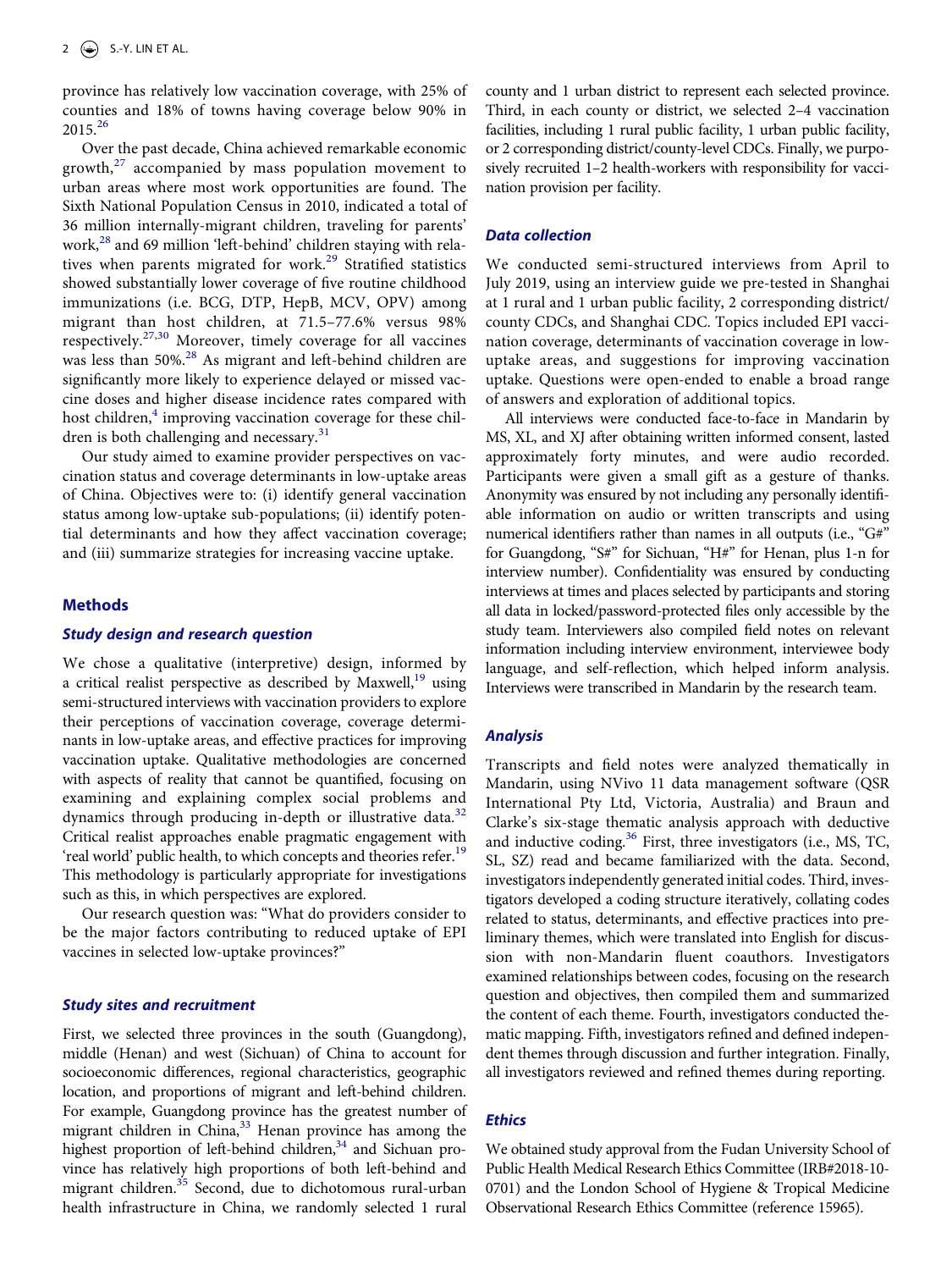# **Results**

#### *Participant characteristics and themes*

[Table 1](#page-3-0) shows characteristics of 26 providers interviewed. All (i.e. 18 facility EPI managers and 5 vaccinators from vaccination facilities, 3 CDC EPI managers) were from Sichuan (39%), Henan (35%), and Guangdong (27%) provinces. Most were women (65%) and most aged 20–39 (77%). Almost half (46%) had completed vocational college training or below, mainly in nursing (42%) and preventive medicine (23%).

Our three overarching themes were: (i) coverage issues in low-uptake groups; (ii) vaccination coverage determinants; and (iii) provider suggestions for improving vaccination uptake.

#### *Coverage issues in low-uptake groups*

The main coverage issues described were low coverage among internal-migrant and left-behind children and unreliable vaccination coverage estimation. Most providers noted that the vaccination coverage rate in China increased from 70–80% to more than 90–95% in recent years, due primarily to increased parental awareness and government emphasize combined with enacting various practical measures such as mother classes and village doctors.

A dozen years ago, when we went to check vaccination coverage, we found a large number of children missing sugar pills [Oral Anti-Poliomyelitis Vaccine]. Now you cannot face such a situation anymore. Basically, parents are conscious of prevention now and we don't need to spend so much energy to explain. They come into our clinic of their own accord. G2

<span id="page-3-0"></span>

| Table 1. Participant characteristics. |  |
|---------------------------------------|--|
|---------------------------------------|--|

| Provider characteristics         | N(%)     |
|----------------------------------|----------|
| Province                         |          |
| Henan                            | 9(35)    |
| Sichuan                          | 10 (39)  |
| Guangdong                        | 7(27)    |
| Area                             |          |
| Urban                            | 11 (42)  |
| Rural                            | 15 (58)  |
| Gender                           |          |
| Male                             | 9(35)    |
| Female                           | 17 (65)  |
| Age                              |          |
| $20-29$ years                    | 1 $(4)$  |
| $30-39$ years                    | 7(27)    |
| 40-49 years                      | 13 (50)  |
| 50-59 years                      | 5(19)    |
| <b>Education completed</b>       |          |
| Secondary specialized school     | 4(15)    |
| Junior college                   | 6(23)    |
| Undergraduate                    | 5(19)    |
| Postgraduate                     | 1(4)     |
| Other                            | 10 (38)  |
| Degree                           |          |
| Clinical medicine                | 5(19)    |
| Nursing                          | 11 (42)  |
| Preventive medicine              | 6(23)    |
| Sanitary inspection              | 1(4)     |
| Chinese medicine                 | 1(4)     |
| Missing                          | $2(8)$ * |
| Personnel cadre                  |          |
| CDC EPI manager                  | 3(12)    |
| Vaccination facility EPI manager | 18 (69)  |
| Vaccinator                       | 5 (19)   |

\*Some participants were unwilling to disclose personal information.

However, providers noted there were still populations with poor vaccination coverage rates, primarily migrant and left-behind children whose coverage was about 5– 15% lower (e.g. 80–90%) than that of host/non-leftbehind children. Vaccination timeliness rates for leftbehind children were also worse, often because grandparents did not receive health facility messages in time since these were sent to parents who might be far away or unable to communicate regularly. Vaccination management of migrant children was also described as challenging and their coverage as even lower than left-behind children.

The overall vaccination rate should be more than 90%. The vaccination rate for migrant children is relatively low, because it is difficult for us to reach them and remind their parents to bring them to our centre in time . . .. G5

Most providers said the term "vaccination rate" was inaccurate and they preferred "reported vaccination rate," as health information systems in most provinces were not interoperable and thus could not maintain a single unified national vaccination record per child. Vaccination rate was calculated using the total number of children vaccinated as numerator, and total estimated number of children of the relevant age-group as denominator, within a specified timeperiod and location. This estimation could be particularly inaccurate in provinces with high migration inflows or outflows.

The way we calculate vaccination rate, the denominator is not 100% exact, because you don't have the correct total population number [. . . Migrants] came for two or three months and leave the city. You just don't have that data . . . G2

#### *Vaccination coverage determinants*

We developed a framework [\(Figure 1\)](#page-4-0) organizing coverage determinants primarily related to the major stakeholders of vaccination including children, caregivers, providers/health facilities, systems&environment, and reported sub-themes accordingly below.

#### *Children*

Providers discussed three child-related coverage determinants: (i) gender; (ii) number; and (iii) health status.

Most providers described child gender as no longer a determinant of parental vaccination decision-making or behavior in contemporary China.

Now society is not like before. In the past, girls and boys were unequal. Now, we haven't faced a situation that they don't get vaccinated because they are girls. S9

Most providers indicated that the number of children had minimal effect on parents' vaccination behavior. However, they noted that some families with three or more children, and parents struggling to earn a living, were sometimes less able to complete children's vaccination. While rare, this reportedly occurred in Guangdong province and some ethnic minority areas.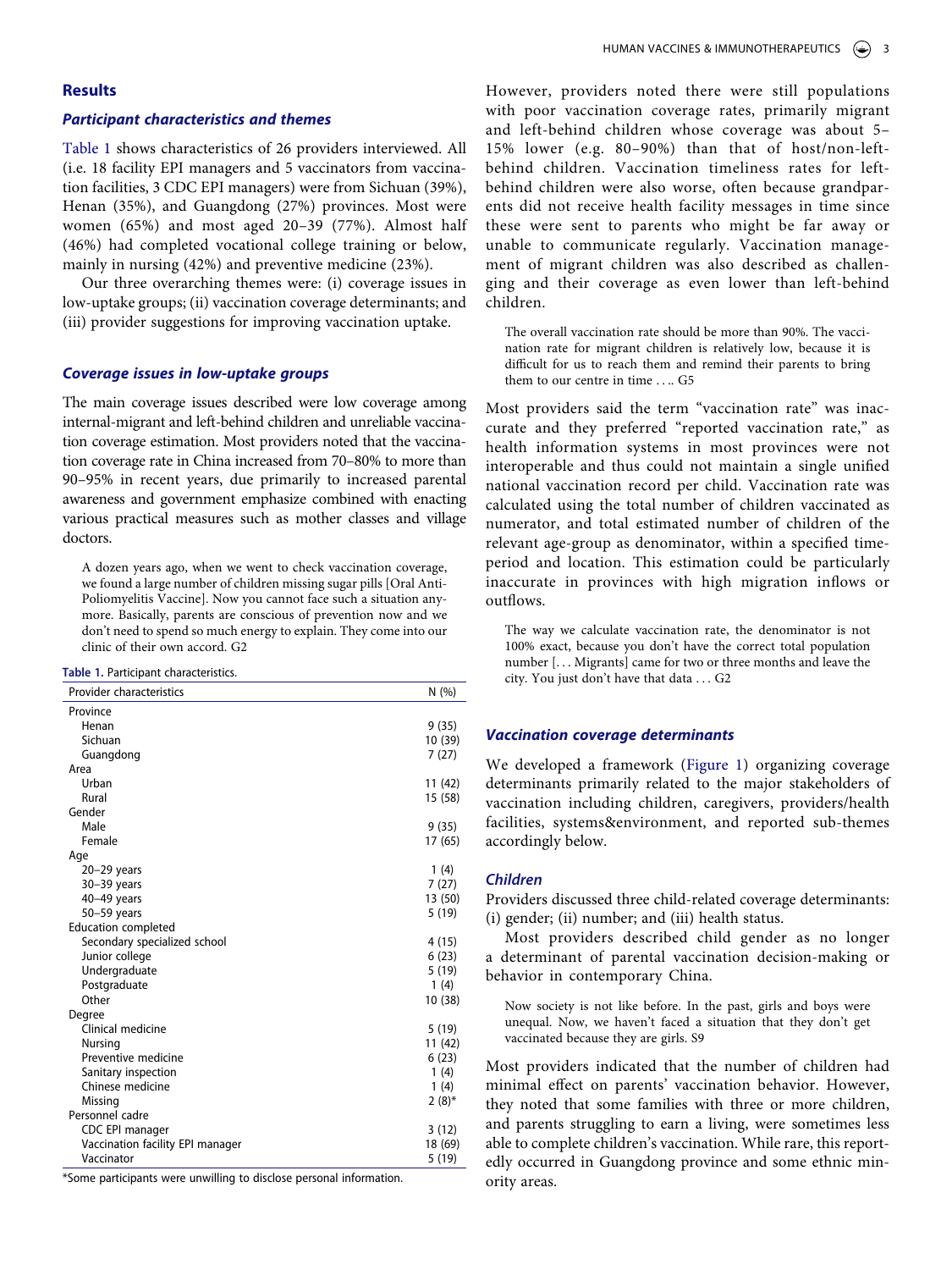<span id="page-4-0"></span>

**Figure 1.** Conceptual framework.

About 3 years ago, a child got measles and he didn't get complete vaccination. We went to his home and found that his mother has three children. She said it was very difficult for her to raise the three children up. She was too tired to have extra energy to consider the immunization situation of children. G2

Many providers described child health status as an important determinant of timely vaccination. Parents often postponed vaccinations if their child was in poor health, such as having a cold or cough. Although this was a delay rather than rejection, some providers indicated this could affect vaccination rate calculations given the current calculation method.

#### *Caregivers*

Providers discussed three caregiver-related coverage determinants: (i) socioeconomic status; (ii) role type; (iii) education level; and (iv) ethnicity.

Since EPI vaccines were government-funded, most providers said caregiver socioeconomic level would not affect their vaccination behavior. However, they indicated that wealthier parents were more inclined to choose imported or combined vaccines.

Now our EPI vaccines are all free. As for non-EPI vaccines such as varicella vaccine that parents think this kind of vaccine is good for their children, they will choose it. Most families don't care about one or two hundred yuan. G5

Some providers suggested that the type of caregiver mattered, with left-behind children having lower vaccination rates than children cared for directly by their parents. First, child vaccination cards were associated with parents' information, so all vaccination notices were sent to parents and this could cause delays.

Every time we send the vaccination messages from the system, we can only notify their parents. The parents are far away from their hometown, so that when grandparents know that they must bring their children to get vaccinated, it has already passed the prescribed time. H8

Second, providers suggested that older people often had insufficient scientific knowledge about vaccines and objective understanding of their benefits in preventing infectious diseases.

Many children here are cared for by grandparents. Grandparents still have traditional thoughts that they are still alive even though they haven't been vaccinated for so many years. Why would they bring their children to get vaccinated? H1

Most providers said that better educated parents were more likely to vaccinate their children, though not always. They suggested that parents who were better educated had a more scientific understanding of preventive healthcare than less educated parents.

Apparently, for example, if the child needs to get a pneumonia vaccine today, his parents with higher education will check all aspects of this vaccine clearly. Before vaccination, we will explain what the vaccine is and what children at this age need to be vaccinated. He immediately says 'You don't need to explain. I have already learned about it. We are here to get the pneumonia vaccine today. S3

However, a few providers in Guangdong and Sichuan provinces noted another trend emerging in recent years in which highly educated parents, usually with a masters or PhD, became increasingly less likely to vaccinate their children, citing concerns about the safety of domestic vaccines. It was common for such families to go to Hong Kong or other countries for vaccination.

Some parents here with high-level education received a lot of information. They have their own opinions about vaccination. Although they think vaccines are essential, they know more about the side effects and become more circumspect. Some parents who came to our clinic and found out that we didn't have imported vaccine, they would leave. G3

Providers in areas in which the Han Chinese dominant ethnicity was not the majority, such as along the Sichuan-Tibet border and areas in Guangdong province, indicated that ethnic minority children (e.g. Yi, Zang, Qiang) had lower vaccination rates than Han Chinese children, who are approximately 92% of the national population. Primarily, language barriers could prevent minority caregivers from communicating effectively with vaccination staff, which providers suggested meant they received inadequate health education.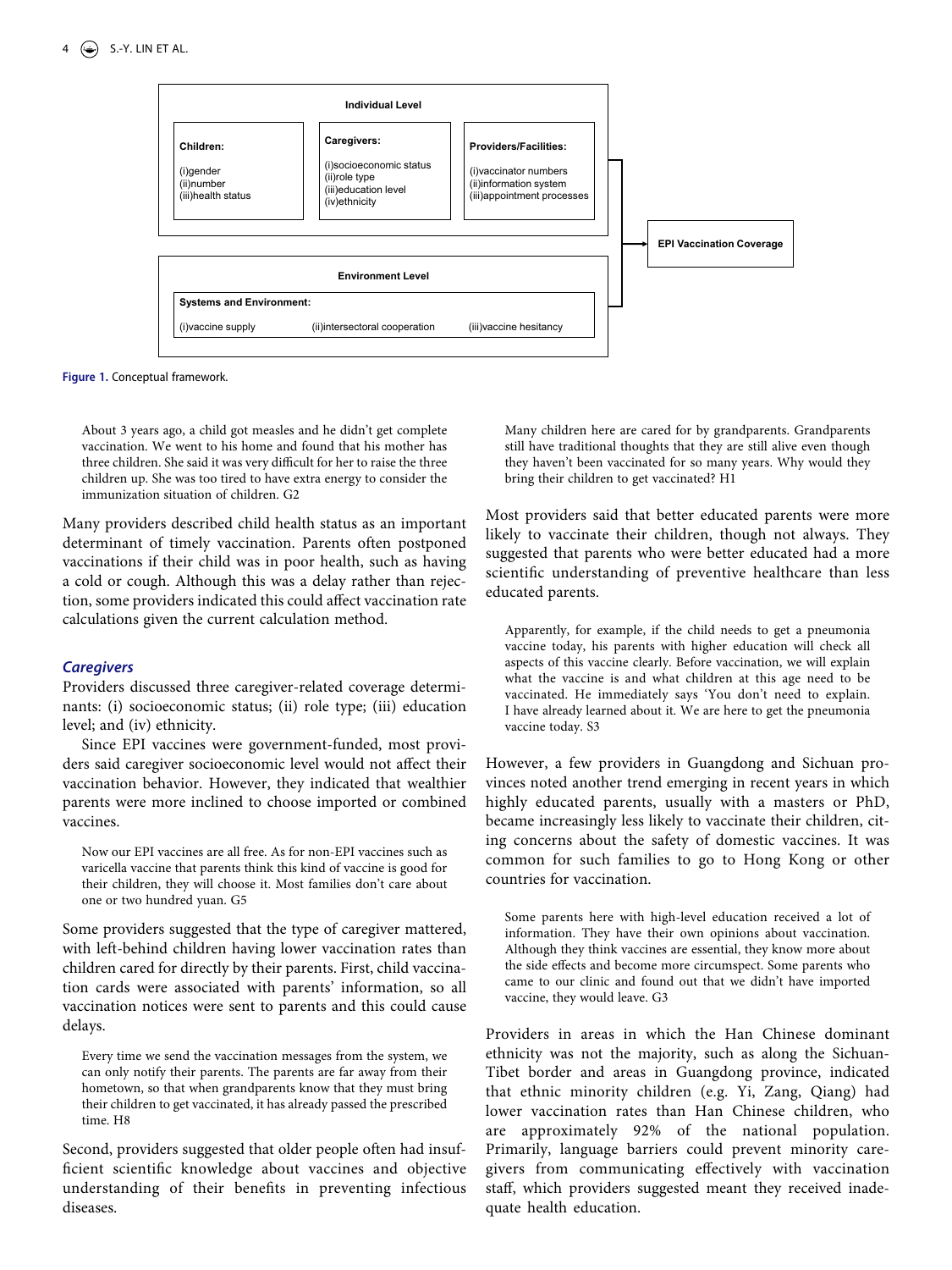It is obvious that some of the ethnic minorities, such as children from Yunnan province, resist vaccination. Their parents told us that their children were healthy and strong. Even though we persuaded them many times but it didn't work. G4

Secondly, minority religious beliefs about preventive healthcare were less familiar to health-workers and they struggled to communicate the importance of vaccination to parents effectively.

They feel that if they get injections, the injections will take away their souls. Therefore, we must come to their home again and again for interpretation work. S2

However, providers suggested that when the proportion of minority families was very low, these families tended to adopt majority community norms and fulfil vaccination requirements more readily. Providers did not suggest why this might be.

# *Providers/Facilities*

Providers discussed three provider and facility-related coverage determinants: (i) vaccinator numbers; (ii) information system; and (iii) appointment processes.

Providers in urban areas of Guangdong and Sichuan provinces stated that relative to vaccination demands in their jurisdictions, vaccination staff numbers were insufficient, and indicated this made them tired of coping with vaccination work. Moreover, this led to neglect in managing follow-up files and omission checking, which affected local vaccination rates.

According to our schedule, we should have a noon break starting from 12 o'clock. But you see now it is around 12:30 pm. There are still a lot of chores. We have to finish all the vaccination work . . . Too tired G6

Providers in Henan province and rural areas of Sichuan, however, stated that vaccination demands were not great and within the capacities of existing vaccination staff.

Most providers indicated that it was difficult to follow up the vaccination information of migrant children as China does not have a unified vaccination information system. Thus, when migrant children arrived in new areas, staff must reestablish vaccination files and manually supplement large amounts of information, which increased workloads.

The system is also not connected nationwide. For a place like us with lots of migrants, it is a pain. We need to re-register everyone without knowing their vaccination records. The workload is huge. G1

When migrant children moved, they seldom informed health facilities, and their files had to be kept, thus contributing to incorrect calculation of vaccination rate denominators.

On our information platform, we have some children who didn't come for vaccination for more than 3 months. When we called the parents, they said that they were outside, even if some of their children had been vaccinated in other healthcare centres, as the information could not be transferred, our vaccination rate was low. H5

Most vaccination facilities made appointments through manual registration, with appointment information recorded on paper, so parents could not be reminded effectively.

Additionally, this was not integrated with the facility triage queuing system, so people could not be triaged based on appointment. These gaps increased staff workload, lengthened waiting times, and contributed to facility crowding. Efforts to improve this, such as vaccination apps, had not yet been successful.

We have some vaccination apps like Xiaodoumiao. But these apps are not linked to the clinic's line-to-call system. Besides, the information cannot be updated in time. Despite our previous efforts to promote the app, more and more parents are reluctant to use it because it does not have these practical functions. S6

# *Systems and environment*

Providers discussed three system-related or structural coverage determinants: (i) vaccine supply; (ii) intersectoral cooperation; and (iii) vaccine hesitancy.

<span id="page-5-0"></span>An adequate vaccine supply chain is prerequisite for effective and timely vaccination, and this was the primary systems determinant providers discussed. Most providers mentioned vaccine shortages occurring intermittently in their area, especially after the 2018 case of Changchun Changsheng Biotechnology Company providing substandard vaccines.<sup>[37](#page-9-13),[38](#page-9-14)</sup> When EPI vaccine supplies were insufficient, children who should have been vaccinated could not be, which resulted in delayed and sometimes missed vaccination.

The shortage of vaccines is relatively more common after the vaccine incident. It used to be out of supply once every one or two months. We have to wait and will definitely have a low vaccination rate by the end of the year. G4

As a structural determinant, intersectoral engagement or its lack, was frequently mentioned, with providers most frequently suggesting stronger cooperation between health and education systems would improve vaccination rates. Most proposed vaccination inspections at school enrollment to find missed and under-vaccinated children. This cooperation was not currently mandatory, with no monitoring or evaluation indicators to encourage it, and cooperation thus depended on local interdepartmental relationships. Private schools particularly were less likely to provide assistance.

The national document doesn't stipulate that it is a responsibility of schools to check the vaccination verification before admission and to track their completion. In fact, schools, especially private schools, they care more about their own economic benefit than social benefit. If they admit more students who don't get complete vaccination, they could make more money. They don't care about the enforced rules. H3

<span id="page-5-1"></span>Vaccine hesitancy is a growing global phenomenon, which providers described as mainly leading to short-term vaccination delays. Most mentioned that frequent recent vaccine incidents and lack of positive publicity had caused excessive negative public opinion.<sup>[39,](#page-9-15)[40](#page-9-16)</sup> Thus parents questioned the safety of vaccines, resulting in short-term reductions in vaccination uptake, and increasing staff workload in explaining the safety and benefits of vaccination for parents while vaccinating, which reduced efficiency.

After the vaccine incident, parents felt the vaccine was unsafe. They thought there would be fake vaccines, inferior vaccines, or expired vaccines. They suspected us and even didn't come to get vaccinated.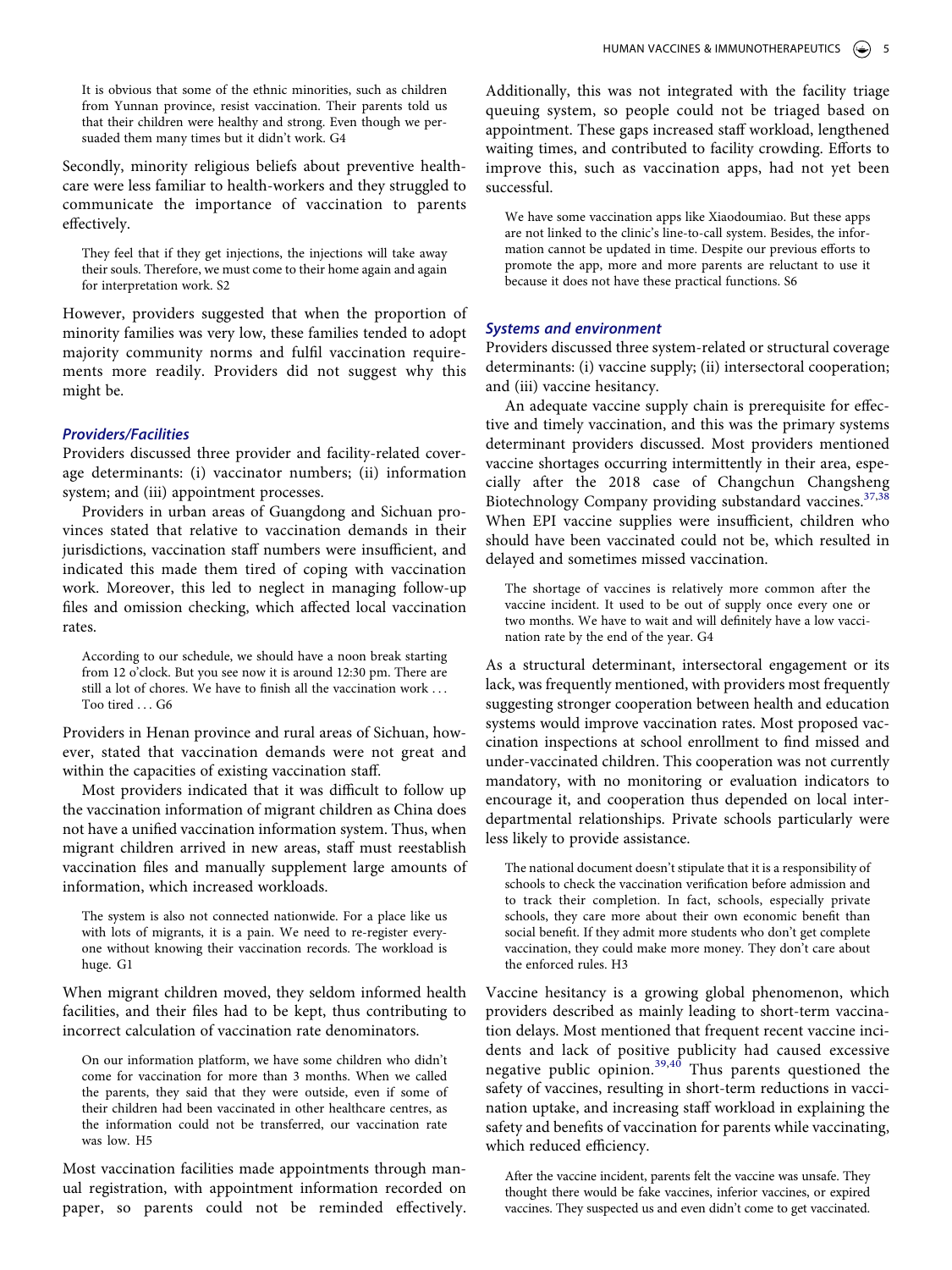At that time, the flow of people for vaccination was one-third less than usual, but this time was relatively short, just about a month. After that special period, the person who came for the vaccination become more cautious but finally could accept our explanation. G1

#### *Provider suggestions for improving vaccination uptake*

To help address concerns about low uptake, common provider recommendations related to four measures that had proven effective in areas in which they had been attempted: (i) using routine maternal and child healthcare visits for catch-up vaccination; (ii) providing additional health education; (iii) conducting blanket follow-up visits to all families assisted by village doctors; and (iv) vaccination verification at school enrollment.

Several providers suggested that routine maternal and child healthcare visits (e.g. postpartum visits or mothers classes) could be used effectively to 'catch-up' children who missed vaccinations and ensured more children were fully vaccinated. Some stated that they provided health education for pregnant women and reminded them of the vaccination schedule, which improved parental vaccination awareness and compliance.

The postpartum visit would definitely help the overall connection of the child's vaccination work, telling her the importance of the child's vaccination in the future, so that the parents wouldn't ignore it. Child healthcare has the same effect, which is good for finding out the status of children who should get vaccinated. S1

A few also mentioned that it was more effective to track child vaccination and manage the 'floating' migrant population through complete maternal files.

Every month we have a mother's classroom, and we give parents a clear introduction about each kind of vaccines and what diseases could be prevented. Then we make it clear which vaccines are paid or free, what are the conditions of the paid vaccines, and which vaccines are replaceable, such as hepatitis A that is inactivated and attenuated, and what the differences are between them. Finally, we tell them clearly from birth to how old the children should be vaccinated, what is the effect of our vaccination certificate. S7

Providers described many kinds of health education, including multimedia promotion, internet community management, and interpersonal instruction. They explained vaccination and answered questions during health education sessions and most indicated these sessions could greatly enhance parents' awareness of vaccination, dispel parental worries, and improve responses to adverse events after vaccination, thereby improving vaccination uptake.

In terms of multimedia promotion, it can publish knowledge introductions, etc. It is that the public media should spread such positive news. I think this is very important. Because whether it is infectious diseases or planned vaccination, positive publicity is really something we lack. G2

We post some vaccine knowledge to the WeChat group. In this way, parents also knew what was going on with this vaccine and what side effects it would have. Let parents have a more positive and objective view of vaccination. G3

Providers checked the vaccination status of registered children through the child vaccination information system and identified all children who should be vaccinated per vaccine but had missed an appointment. Initially, providers texted or called caregivers as quickly as possible with direct reminders. For children in remote areas, village doctors would contact households and even provided home vaccination services. These activities largely filled gaps and played a major role in catching up missed doses and improving vaccination rates among migrant children.

Every month we compile a list of children who didn't get their vaccinations on time. The village doctor in charge of the village would get the list. Then they will visit door to door to notify those children. In return, the village doctors will be given corresponding subsidies through government public health funds, and the POV [vaccination facility] gives them two yuan or five yuan per child. H3

Preschools and primary schools could request to verify a child's vaccination record before enrollment, with caregivers of children who are not fully vaccinated reminded to vaccinate as soon as possible. Schools that cooperated effectively with health facilities also conducted follow-up supervision, as providers reported that parents tended to listen to teachers more than to doctors though they did not have an explanation for why. Therefore, collaboration between vaccination facilities and schools was key to increasing vaccination rates among schoolchildren.

Schools' collaboration is very important, even more effective than us. Parents are afraid of schools because they send their children there and they're afraid. When schools tell them to get vaccinated, they will do it. G2

# **Discussion**

#### *Key findings and implications*

<span id="page-6-3"></span><span id="page-6-2"></span><span id="page-6-1"></span><span id="page-6-0"></span>This qualitative study is the first of which we are aware to explore vaccination coverage estimates and determinants, population disparities, and good practices to strengthen uptake in low-uptake areas in China. We found that vaccination coverage reportedly increased significantly, which was consistent with the epidemiological research literature. $41,42$  $41,42$ Simultaneously, our study found 5–10% of children were incompletely vaccinated which means nearly 25 million children were not completely vaccinated for their age in China according to the 2020 census[.43](#page-9-19) There are still some bottlenecks we couldn't find by quantitative method.<sup>41</sup> This appeared partly due to rapid socioeconomic development and improvements in health awareness,  $44$  and services accessibility.  $45$  The lower reported vaccination coverage of internal-migrant and left-behind children, indicating vulnerabilities in national immune system, was also consistent with the literature on challenges for migrant children.[46,](#page-9-22)[47](#page-9-23) Ongoing urbanization, and related mass population movement, $30$  has increased the numbers of internal-migrant and left-behind children. Elderly caregivers may delay vaccination<sup>[46](#page-9-22)</sup> due to weak/slow information mechanisms and migrant families cannot readily use vaccination services due to frequent job/location changes and other barriers.<sup>47</sup> These realities put children at unnecessary risk<sup>[46](#page-9-22),[48](#page-9-24)</sup> and should be addressed.

<span id="page-6-5"></span><span id="page-6-4"></span>The significant recent increases in vaccination coverage reported are likely partially due to follow-up mechanisms such as through maternal and child health services, health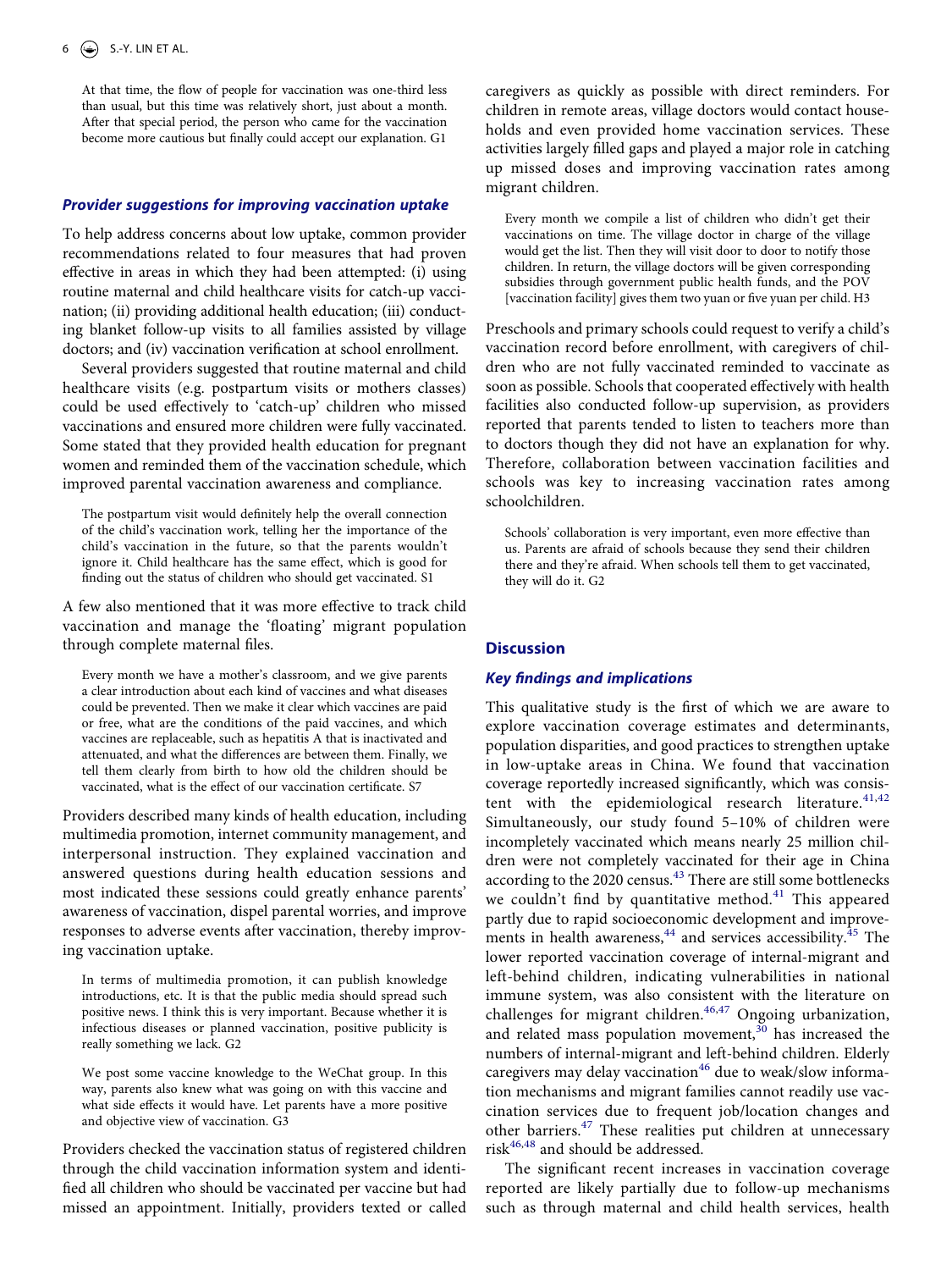<span id="page-7-2"></span>education initiatives, immunization information system-based follow-up assessments, and school admission checks. Existing research indicates the effectiveness of such measures.<sup>49-[52](#page-9-26)</sup> The vaccination determinants we found corresponded with other research. For example, families with more children may divide resources and attention, so each child receives less.<sup>53</sup> Multiple children can divert caregivers' attention,  $14$  causing delayed  $14,54$  $14,54$ or missed vaccination.<sup>53[,55,](#page-9-29)56</sup> As China's family planning policy has liberalized, starting with 'two-child policy' in 2016 and 'three-child policy' in 2021, multiple-child families will likely increase.<sup>[57](#page-10-1)</sup> This suggests multiple-child families may require additional support in future to ensure complete vaccination coverage.

<span id="page-7-5"></span><span id="page-7-4"></span><span id="page-7-3"></span><span id="page-7-1"></span><span id="page-7-0"></span>In general, when education status was below master's degree, better educated parents were normally more likely to vaccinate their children, which was consistent with other studies.<sup>49[,58](#page-10-2)</sup> This could be because they better understood the benefits of vaccines, were more accepting of new ideas, and confident in deciding family health matters.<sup>[59](#page-10-3)</sup> However, the coverage of parents with highest-education (e.g. master's degree or above) slightly decrease.<sup>[60](#page-10-4)</sup> They had better access to both accurate and inaccurate vaccine-related information and could be more prone to vaccine hesitancy.<sup>[37](#page-9-13)</sup> They also often had enough income to use the private sector or travel abroad for their preferred vaccinations. A US study found people with PhDs showed no decrease in Covid-19 vaccine hesitancy,<sup>[61](#page-10-5)</sup> supporting our findings. This suggests that caregiver education affects vaccination uptake in differing ways and should be considered when targeting health education activities.

<span id="page-7-9"></span><span id="page-7-8"></span><span id="page-7-7"></span><span id="page-7-6"></span>Ethnic minority families continued to have relatively low vaccination uptake, with other research confirming that care-giver ethnicity can be a barrier.<sup>[62,](#page-10-6)63</sup> This may be due to religious and cultural norms, language, $64$  or perceived biological differences (e.g. that they are more likely to have side effects).<sup>[65](#page-10-9)</sup> This suggests additional efforts, and related formative research, are needed to support ethnic minority families to complete vaccination.

<span id="page-7-11"></span>Immunization information system fragmentation across China, including lack of national networking and interprovincial information sharing, has created multiple inefficiencies and data inaccuracies thus increasing workloads and vac-cine duplication.<sup>[66](#page-10-10)</sup> Some children, especially those who are unregistered, live in scattered or hard-to-reach areas and are frequently mobile, resulting in information gaps. When children's status changes (e.g. moving in/out, new address or phone), staff cannot access updated information in time.<sup>[67](#page-10-11)</sup> Establishment of a national vaccine information system would help integrate disparate public health system resources,<sup>[66](#page-10-10)</sup> quickly generate official vaccination records for schools, health departments, and vaccination providers,<sup>68</sup> and effectively track vaccination information for each child. This suggests the urgent need to establish and implement a truly national vaccination information system with cross-regional docking, so vaccination data can be accessed and shared nationwide.

<span id="page-7-13"></span><span id="page-7-12"></span><span id="page-7-10"></span>Chinese and international research indicates that enrollment verification by the Health Department, in collaboration with the Education Department, can directly improve vaccination rates.[69–](#page-10-13)[72](#page-10-14) Such cooperation can enable children to be <span id="page-7-14"></span>accurately "tracked" for delayed or missed vaccination. Launch of the 2021 "*Notice on Printing and Issuing the Inspection Measures for Children's Enrolment and Enrolment Vaccination Certificates*,"[73](#page-10-15) makes vaccination checks at school admission mandatory, clearly putting responsibility on schools to support vaccination, which should also improve rates among migrant and left-behind children. China has increasingly advocated for standardizing childhood vaccination. In 2016, China revised the *Regulations on The Administration of Vaccine Circulation and Vaccination*, emphasizing supplementary vaccination activities to ensure under/unvaccinated children were vaccinated. Gradual promotion of the "healthy integration into all strategies" concept in *Healthy China*  2030,<sup>74</sup> indicates the need to establish collaborative mechanisms between relevant departments to improve vaccination and therefore population health.

# <span id="page-7-15"></span>*Limitations*

This study had several limitations. First, due to budget and time constraints, we only included a limited number of interviews in three low-uptake provinces and findings should be interpreted accordingly and not generalized. Second, while we included a range of provider cadres, we did not interview people in other departments or ministries (e.g. Finance), or include broader perspectives (e.g. vaccine manufacturers, caregivers, private providers), as we wished to focus on the perspectives of public-sector vaccination providers.

# **Conclusions**

This study explored vaccination provider perspectives of vaccination coverage estimates, population disparities, determinants, and good practices to strengthen uptake in lowuptake areas of China. Vaccination determinants related to children, caregivers, facilities/system, and environment, suggesting the need to emphasize supporting migrant, leftbehind, multiple-child, and ethnic minority families; more targeting of health messaging by caregiver education; greater cooperation between vaccination programme, schools, and village doctors; and developing a national vaccine information system.

#### **Institutional review board statement**

We obtained ethics approvals from the Medical Research Ethics Committee of the School of Public Health at Fudan University (reference IRB#2018-10-0701) and the Observational Research Ethics Committee of the London School of Hygiene & Tropical Medicine in the United Kingdom (reference 15965).

#### **Informed consent statement**

Informed consent was obtained from all participants in this study.

#### **Data availability statement**

Data presented in this study are available on reasonable request from the corresponding author.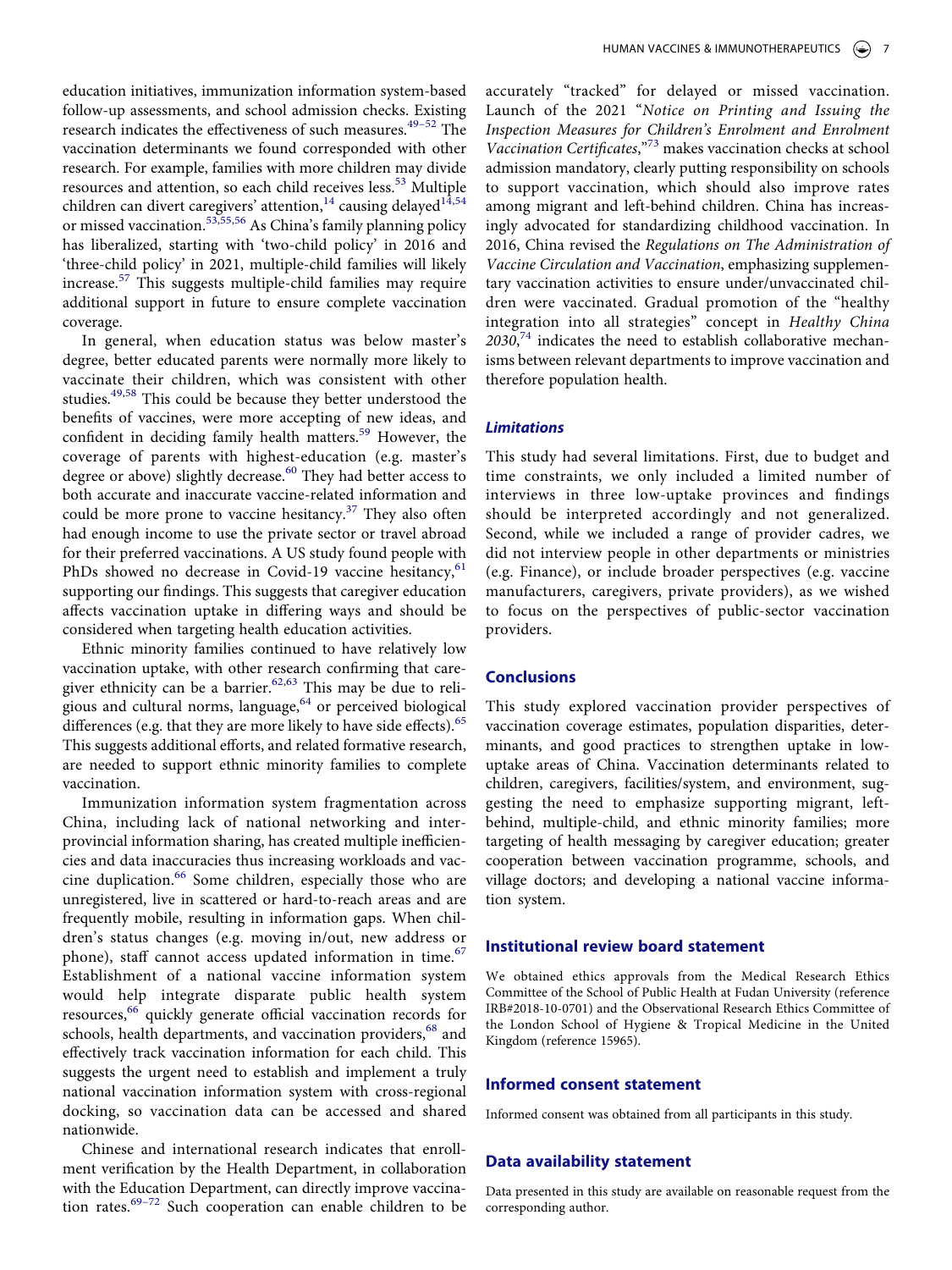# **Acknowledgments**

We thank all interviewees from Guangdong, Henan, and Sichuan provinces. We thank China CDC, Shanghai CDC, Sichuan CDC, Henan CDC, Guangdong CDC, and vaccination facilities and county/ district level CDCs who facilitated data collection. We thank Ningze Xu who participated in protocol submission, and Xinying Li, Kuangfei Liu and Xiaohan Ji who participated in data collection.

#### **Disclosure statement**

No potential conflict of interest was reported by the author(s).

### **Funding**

Research was funded by the UK National Institute for Health Research [reference EPIDZL9012] using UK aid from the UK Government to support global health research and supported by the National Institute for Health Research Health Protection Research Unit in immunization at LSHTM in partnership with Public Health England (PHE). MS is supported by the National Natural Science Foundation of China [71974035], the Ministry of Education of Humanities and Social Science project [19YJCZH143], and the Three-Year Initiative Plan for Strengthening Public Health System Construction in Shanghai (2020-2022) (GWV-10.1-XK23). NH is funded by the National University of Singapore Saw Swee Hock School of Public Health. TC is affiliated to the National Institute for Health Research (NIHR) Health Protection Research Unit in immunization at the London School of Hygiene & Tropical Medicine in partnership with Public Health England. The views expressed in this publication are those of the authors and not necessarily those of the National Health Service, the NIHR, the Department of Health, or Public Health England. Funders had no input into study design, implementation, analysis, or conclusions.

# **Author contributions**

Conceptualization, MS, TC, NH; Funding acquisition, TC, FYS, JZ, MS and NH; Investigation, JC, YC and MS; Methodology, SL, SZ, MS and NH; Project administration, MS and TC; Supervision, MS and TC; Validation, MS and NH; Data curation, SL and SZ; Formal analysis, SL and SZ; Writing original draft, SL, SZ and YC; Review and revisions, SL, SZ, TC, MS and NH. All authors have read and agreed to the published version of the manuscript.

#### **References**

- <span id="page-8-0"></span>1. Akira S, Kotaro O, Kyohei H. Immunization coverage and infant mortality rate in developing countries. Asia-Pac J Public Health. [1994;](#page-1-5)7(4):228–32. doi:[10.1177/101053959400700406](https://doi.org/10.1177/101053959400700406).
- <span id="page-8-1"></span>2. Cuifei T, Yueping W, Shaoli C, Qiaoli Z, Ying W, Ruibin L, Bilan C, Shen Y. Compare of community immunization status in Dongguan between 2015 and 2010. South China J Prev Med. [2017;](#page-1-6)43(1):68–70. doi:[10.13217/j.scjpm.2017.0068](https://doi.org/10.13217/j.scjpm.2017.0068).
- <span id="page-8-2"></span>3. Hardt K, Schmidt OR, Glismann S, Adegbola RA, Meurice FP. Sustaining vaccine confidence in the 21st century. Vaccines. [2013;](#page-1-7)1 (3):204–24. doi:[10.3390/vaccines1030204.](https://doi.org/10.3390/vaccines1030204)
- <span id="page-8-3"></span>4. Yang Z. The investigation of 1~3 years old children' vaccination rate and the vaccination staff status in Puyang [dissertation]. Henan (China): Zhengzhou University; [2013.](#page-1-8)
- <span id="page-8-4"></span>5. Long F, Zuo Z, Zhang Y, Wu B. Discussion on the mode of vaccination performance appraisal. J Med Pest Control. [2017;](#page-1-8)33 (1):29–32. doi:[10.7629/yxdwfz201701009.](https://doi.org/10.7629/yxdwfz201701009)
- <span id="page-8-5"></span>6. Lin L, Chen C, Tian X, Cao F, Zhang Y, Zheng W, Shi X, Tao Y, Jin L. Control research on routine children immunization service format. Chin J Vaccines Immunization. [2007;](#page-1-9)13(6):574–76. doi:[10.3969/j.1006-916X.2007.06.017](https://doi.org/10.3969/j.1006-916X.2007.06.017).
- <span id="page-8-6"></span>7. Yu W, Cao L, Liu Y, Li K, Rodewald L, Zhang G, Wang F, Cao L, Li Y, Cui J, et al. Two media-reported vaccine events in China from 2013 to 2016: impact on confidence and vaccine utilization. Vaccine. [2020](#page-1-10);38(34):5541–47. doi:[10.1016/j.vaccine.2020.05.014](https://doi.org/10.1016/j.vaccine.2020.05.014).
- <span id="page-8-7"></span>8. Teng M, Luo J, Fan J, Yu L, Hu B, Li X, Deng R, Zhang G. Evaluation of quality and storage stability of commercial Japanese encephalitis live attenuated vaccines for pigs. J Henan Agric Sci. [2015;](#page-1-10)44(2):119–22+31. doi:[10.15933/j.cnki.1004-3268.2015.02.026](https://doi.org/10.15933/j.cnki.1004-3268.2015.02.026).
- <span id="page-8-8"></span>9. Fang Q, Wang Y, Cai L, Lin B, Zhou Z, Cao L, Duan L. Knowledge of immunization of migrant children's parents and analysis of influence factors, Futian district in Shenzhen. Pract Preventive Med. [2015;](#page-1-11)22(3):322–23. doi:[10.3969/j.1006-3110.2015.03.020](https://doi.org/10.3969/j.1006-3110.2015.03.020).
- <span id="page-8-9"></span>10. Deng M. Exploration of the application of preventive immunization information system in children. Chinese J Woman Child Heal Res. [2016](#page-1-12);27(S2):176–77. [https://t.cnki.net/kcms/detail?v=](https://t.cnki.net/kcms/detail?v=aZkd8wcmpacxaED4zb8bdg_wcOZfbZyjocEJwjvJ3yWvUJTAI_B6CKPSH_yH5hWiqjzluttczUIyvdhJTC4EezMCf3hb057_Bmx4E68ktxOcc8tqXrlAdHCVGFza4gAU%26uniplatform=NZKPT) [aZkd8wcmpacxaED4zb8bdg\\_wcOZfbZyjocEJwjvJ3yWvUJTAI\\_](https://t.cnki.net/kcms/detail?v=aZkd8wcmpacxaED4zb8bdg_wcOZfbZyjocEJwjvJ3yWvUJTAI_B6CKPSH_yH5hWiqjzluttczUIyvdhJTC4EezMCf3hb057_Bmx4E68ktxOcc8tqXrlAdHCVGFza4gAU%26uniplatform=NZKPT) [B6CKPSH\\_yH5hWiqjzluttczUIyvdhJTC4EezMCf3hb057\\_](https://t.cnki.net/kcms/detail?v=aZkd8wcmpacxaED4zb8bdg_wcOZfbZyjocEJwjvJ3yWvUJTAI_B6CKPSH_yH5hWiqjzluttczUIyvdhJTC4EezMCf3hb057_Bmx4E68ktxOcc8tqXrlAdHCVGFza4gAU%26uniplatform=NZKPT)  [Bmx4E68ktxOcc8tqXrlAdHCVGFza4gAU&uniplatform=NZKPT.](https://t.cnki.net/kcms/detail?v=aZkd8wcmpacxaED4zb8bdg_wcOZfbZyjocEJwjvJ3yWvUJTAI_B6CKPSH_yH5hWiqjzluttczUIyvdhJTC4EezMCf3hb057_Bmx4E68ktxOcc8tqXrlAdHCVGFza4gAU%26uniplatform=NZKPT)
- <span id="page-8-10"></span>11. Lin W, Xiong Y, Hao T, Chen B, Ni J. Factors associated with delayed measles vaccination among children in Shenzhen, China: a case-control study. Hum Vaccin Immunother. [2014;](#page-1-13)10 (12):3601–06. doi:[10.4161/21645515.2014.979687](https://doi.org/10.4161/21645515.2014.979687).
- <span id="page-8-11"></span>12. Sussman AL, Helitzer D, Bennett A, Solares A, Lanoue M, Getrich CM. Catching up with the HPV vaccine: challenges and opportunities in primary care. Ann Fam Med. [2015](#page-1-13);13(4):354–60. doi:[10.1370/afm.1821](https://doi.org/10.1370/afm.1821).
- <span id="page-8-12"></span>13. Feng X, Diao L, Guo W. Analysis for surveillance of immune effect of Hepatitis B vaccine. Chin J Vaccines Immunization. [2005;](#page-1-13)11 (2):115–16. doi:[10.3969/j.1006-916X.2005.02.010.](https://doi.org/10.3969/j.1006-916X.2005.02.010)
- <span id="page-8-13"></span>14. Hu Y, Li Q, Luo S, Lou L, Qi X, Xie S. Timeliness vaccination of measles containing vaccine and barriers to vaccination among migrant children in east China. PLOS ONE. [2013](#page-1-14);8(8). doi:[10.1371/journal.pone.0073264.](https://doi.org/10.1371/journal.pone.0073264)
- <span id="page-8-14"></span>15. Yang J, Atkins KE, Feng L, Pang M, Zheng Y, Liu X, Cowling BJ, Yu H. Seasonal influenza vaccination in China: landscape of diverse regional reimbursement policy, and budget impact analysis. Vaccine. [2016](#page-1-15);34(47):5724–35. doi:[10.1016/j.](https://doi.org/10.1016/j.vaccine.2016.10.013) [vaccine.2016.10.013](https://doi.org/10.1016/j.vaccine.2016.10.013).
- <span id="page-8-15"></span>16. Blank PR, Schwenkglenks M, Szucs TD. Disparities in influenza vaccination coverage rates by target group in five European countries: trends over seven consecutive seasons. Infection. [2009;](#page-1-15)37 (5):390–400. doi:[10.1007/s15010-009-8467-y.](https://doi.org/10.1007/s15010-009-8467-y)
- <span id="page-8-16"></span>17. Wu S, Su J, Yang P, Zhang H, Li H, Chu Y, Hua W, Li C, Tang Y, Wang Q. Factors associated with the uptake of seasonal influenza vaccination in older and younger adults: a large, population-based survey in Beijing, China. BMJ Open. [2017;](#page-1-16)7(9). doi:[10.1136/bmjo](https://doi.org/10.1136/bmjopen-2017-017459)[pen-2017-017459.](https://doi.org/10.1136/bmjopen-2017-017459)
- <span id="page-8-17"></span>18. WHO. Vaccines incident highlights the need for stronger regulation of private vaccines in China. [2016](#page-1-16) [accessed 2021 Aug 9] [https://www.who.int/china/news/commentaries/detail/vaccines](https://www.who.int/china/news/commentaries/detail/vaccines-incident-highlights-the-need-for-stronger-regulation-of-private-vaccines-in-china)[incident-highlights-the-need-for-stronger-regulation-of-private](https://www.who.int/china/news/commentaries/detail/vaccines-incident-highlights-the-need-for-stronger-regulation-of-private-vaccines-in-china)[vaccines-in-china.](https://www.who.int/china/news/commentaries/detail/vaccines-incident-highlights-the-need-for-stronger-regulation-of-private-vaccines-in-china)
- <span id="page-8-18"></span>19. Maxwell JA. A realist approach for qualitative research. Thousand Oaks (CA): Sage; [2012](#page-1-17). [https://www.researchgate.net/publication/](https://www.researchgate.net/publication/235930763_A_Realist_Approach_to_Qualitative_Research) [235930763\\_A\\_Realist\\_Approach\\_to\\_Qualitative\\_Research.](https://www.researchgate.net/publication/235930763_A_Realist_Approach_to_Qualitative_Research)
- <span id="page-8-19"></span>20. National Health Commission of the People's Republic of China. Regulations on the administration of vaccine circulation and vaccination. [2016](#page-1-18) [accessed 2021 Aug 9] [http://nip.chinacdc.cn/](http://nip.chinacdc.cn/zcfg/wsb/201901/t20190110_198763.htm)  [zcfg/wsb/201901/t20190110\\_198763.htm](http://nip.chinacdc.cn/zcfg/wsb/201901/t20190110_198763.htm).
- <span id="page-8-20"></span>21. National Health Commission of the People's Republic of China. Yearbook of China's Economic and Social Development. [2020](#page-1-19) [accessed 2021 Aug 9]. [https://data.cnki.net/area/Yearbook/](https://data.cnki.net/area/Yearbook/Single/N2021020144?z=D09) [Single/N2021020144?z=D09](https://data.cnki.net/area/Yearbook/Single/N2021020144?z=D09).
- <span id="page-8-21"></span>22. National Health Commission of the People's Republic of China. Regulations on vaccine distributions and immunization. [2005](#page-1-20): [http://www.gov.cn/zwgk/2005-05/23/content\\_275.htm](http://www.gov.cn/zwgk/2005-05/23/content_275.htm).
- <span id="page-8-22"></span>23. National Health Commission of the People's Republic of China. State council amends vaccine regulations. [2016](#page-1-21) [accessed 2021 Aug 9] [http://english.www.gov.cn/policies/latest\\_releases/2016/04/25/](http://english.www.gov.cn/policies/latest_releases/2016/04/25/content_281475335093832.htm) [content\\_281475335093832.htm.](http://english.www.gov.cn/policies/latest_releases/2016/04/25/content_281475335093832.htm)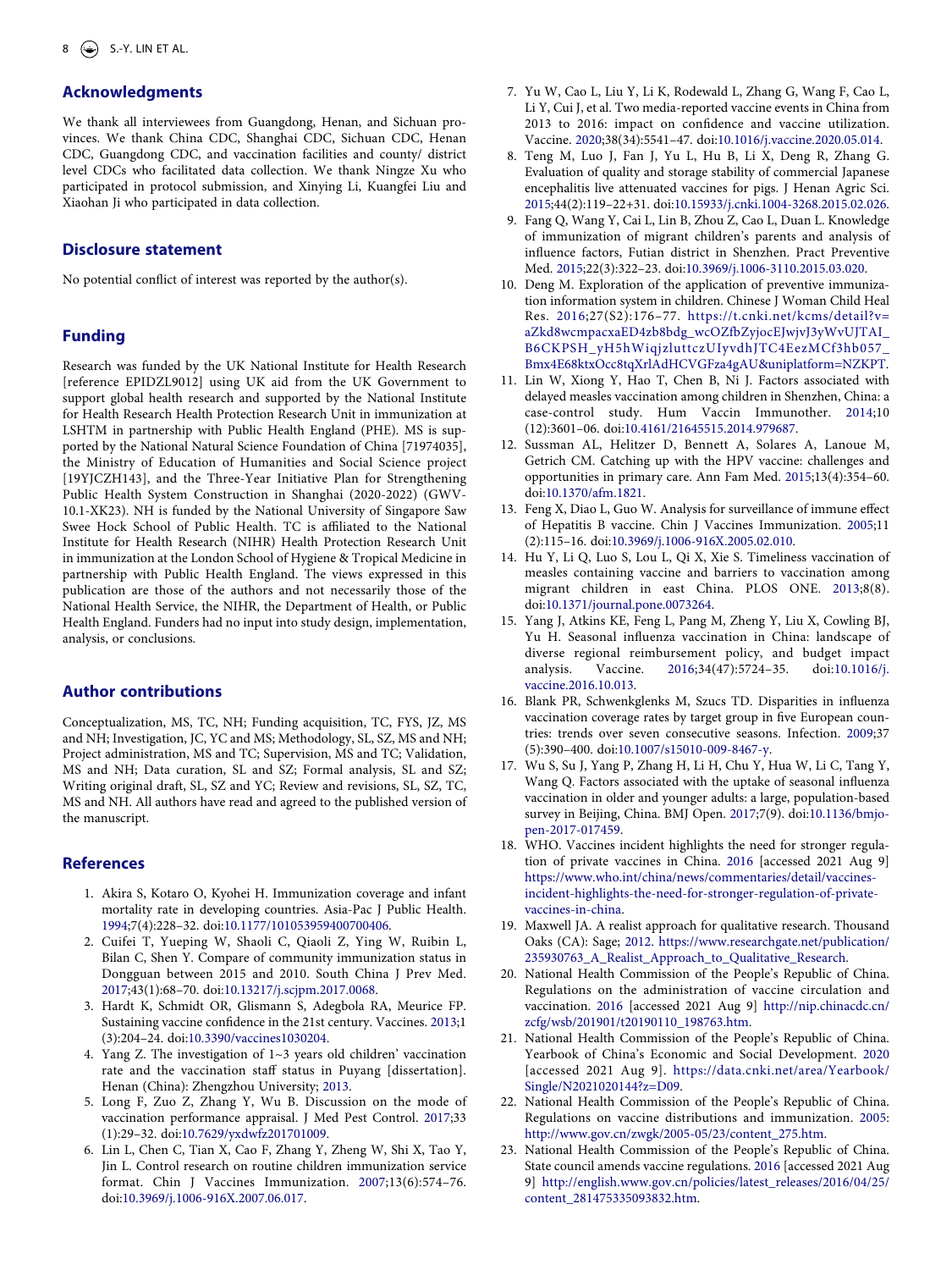- <span id="page-9-0"></span>24. Chinese Center for Disease Control and Prevention. China's immunization coverage rate has remained above 90 percent. [2019](#page-1-22)  [accessed 2021 Aug 9] [http://www.gov.cn/xinwen/2019-02/25/con](http://www.gov.cn/xinwen/2019-02/25/content_5368389.htm) [tent\\_5368389.htm.](http://www.gov.cn/xinwen/2019-02/25/content_5368389.htm)
- <span id="page-9-1"></span>25. Cui J, Cao L, Zheng J, Cao L, Duan M, Xiao Q. Reported coverage of vaccines in the national immunization program of China, 2015. Chin J Vaccines Immunization. [2017](#page-1-23);23(6):601–07. [https://kns.cnki.net/kcms/detail/detail.aspx?dbcode=CJFD](https://kns.cnki.net/kcms/detail/detail.aspx?dbcode=CJFD%26dbname=CJFDLAST2018%26filename=ZGJM201706003%26v=fKogaDq3PReNmRrobUSo9FmvxA8w%25mmd2FuD5%25mmd2FyZT7QrFVl%25mmd2BXYAkYGBft5guyJ8WgEuXl)  [&dbname=CJFDLAST2018&filename=ZGJM201706003&v=](https://kns.cnki.net/kcms/detail/detail.aspx?dbcode=CJFD%26dbname=CJFDLAST2018%26filename=ZGJM201706003%26v=fKogaDq3PReNmRrobUSo9FmvxA8w%25mmd2FuD5%25mmd2FyZT7QrFVl%25mmd2BXYAkYGBft5guyJ8WgEuXl) [fKogaDq3PReNmRrobUSo9FmvxA8w%25mmd2FuD5%](https://kns.cnki.net/kcms/detail/detail.aspx?dbcode=CJFD%26dbname=CJFDLAST2018%26filename=ZGJM201706003%26v=fKogaDq3PReNmRrobUSo9FmvxA8w%25mmd2FuD5%25mmd2FyZT7QrFVl%25mmd2BXYAkYGBft5guyJ8WgEuXl)  [25mmd2FyZT7QrFVl%25mmd2BXYAkYGBft5guyJ8WgEuXl.](https://kns.cnki.net/kcms/detail/detail.aspx?dbcode=CJFD%26dbname=CJFDLAST2018%26filename=ZGJM201706003%26v=fKogaDq3PReNmRrobUSo9FmvxA8w%25mmd2FuD5%25mmd2FyZT7QrFVl%25mmd2BXYAkYGBft5guyJ8WgEuXl)
- <span id="page-9-2"></span>26. Wang Y, Shi L, Lv W, Lu M, Wang C, Zhang Y. Analysis of coverage rates of routine immunization in Henan,2015. J Dis Monitor Control. [2017;](#page-2-0)11(4):259–61. [https://kns.cnki.net/](https://kns.cnki.net/kcms/detail/detail.aspx?dbcode=CJFD%26dbname=CJFDLAST2017%26filename=JBJK201704001%26v=ElHw26lNJNEzaalIA3L23TOT9ZHdtMtiPj6BAbx1AlIGBpVKguWhttgkjkRPMHDY) [kcms/detail/detail.aspx?dbcode=CJFD&dbname=CJFDLAST](https://kns.cnki.net/kcms/detail/detail.aspx?dbcode=CJFD%26dbname=CJFDLAST2017%26filename=JBJK201704001%26v=ElHw26lNJNEzaalIA3L23TOT9ZHdtMtiPj6BAbx1AlIGBpVKguWhttgkjkRPMHDY) [2017&filename=JBJK201704001&v=ElHw26lNJNEzaalIA3L](https://kns.cnki.net/kcms/detail/detail.aspx?dbcode=CJFD%26dbname=CJFDLAST2017%26filename=JBJK201704001%26v=ElHw26lNJNEzaalIA3L23TOT9ZHdtMtiPj6BAbx1AlIGBpVKguWhttgkjkRPMHDY)  [23TOT9ZHdtMtiPj6BAbx1AlIGBpVKguWhttgkjkRPMHDY.](https://kns.cnki.net/kcms/detail/detail.aspx?dbcode=CJFD%26dbname=CJFDLAST2017%26filename=JBJK201704001%26v=ElHw26lNJNEzaalIA3L23TOT9ZHdtMtiPj6BAbx1AlIGBpVKguWhttgkjkRPMHDY)
- <span id="page-9-3"></span>27. Wen M, Su S, Li X, Lin D. Positive youth development in rural China: the role of parental migration. Soc Sci Med. [2015;](#page-2-1)132:261–69. doi:[10.1016/j.socscimed.2014.07.051.](https://doi.org/10.1016/j.socscimed.2014.07.051)
- <span id="page-9-4"></span>28. Fang H, Yang L, Zhang H, Li C, Wen L, Sun L, Hanson K, Meng Q. Strengthening health system to improve immunization for migrants in China. Int J Equity Health. [2017](#page-2-2);16(1):1–9. doi:[10.1186/s12939-016-0504-8.](https://doi.org/10.1186/s12939-016-0504-8)
- <span id="page-9-5"></span>29. Duan C, Lv L, Guo J, Wang Z. Survival and development of left-behind children in rural China: based on the analysis of sixth census data. Popul J. [2013;](#page-2-3)35(3):37–49. doi:[10.3969/j.1004-](https://doi.org/10.3969/j.1004-129X.2013.03.004) [129X.2013.03.004.](https://doi.org/10.3969/j.1004-129X.2013.03.004)
- <span id="page-9-6"></span>30. Han K, Zheng H, Huang Z, Qiu Q, Zeng H, Chen B, Xu J. Vaccination coverage and its determinants among migrant children in Guangdong, China. BMC Public Health. [2014](#page-2-1);14(1):1–8. doi:[10.1186/1471-2458-14-203.](https://doi.org/10.1186/1471-2458-14-203)
- <span id="page-9-7"></span>31. Luo Y. Guangdong situation and countermeasures of immunization program. Chin J Public Health Manag. [2006](#page-2-4);22(2):135–37. doi:[10.3969/j.1001-9561.2006.02.032.](https://doi.org/10.3969/j.1001-9561.2006.02.032)
- <span id="page-9-8"></span>32. Queirós A, Faria D, Almeida F. Strengths and limitations of qualitative and quantitative research methods. Eur J Educ Stud. [2017;](#page-2-5)9 (3). doi:[10.5281/zenodo.887089](https://doi.org/10.5281/zenodo.887089).
- <span id="page-9-9"></span>33. New Citizen Program. China migrant children's data report (2014). [2015](#page-2-6) [accessed 2021 Aug 9]. [http://www.ngocn.net/news/](http://www.ngocn.net/news/359422.html) [359422.html](http://www.ngocn.net/news/359422.html).
- <span id="page-9-10"></span>34. Cui J, Cao L, Zheng J, Cao L, Yuan P, Wang M, Xiao Q, Wang H. Analysis of reported coverage rates of vaccines in national immunization program in China,2014. Chin J Vaccines Immunization. [2016](#page-2-7);22(1):34–40+33. [https://kns.](https://kns.cnki.net/kcms/detail/detail.aspx?dbcode=CJFD%26dbname=CJFDLAST2016%26filename=ZGJM201601008%26v=nynpP3Rl4NJOhlBEvQcPw6G2%25mmd2FanFGUYfe8BiFF%25mmd2FpEP4qvA5KxDo8Itzs50lAtUOM) [cnki.net/kcms/detail/detail.aspx?dbcode=CJFD&dbname=CJFD](https://kns.cnki.net/kcms/detail/detail.aspx?dbcode=CJFD%26dbname=CJFDLAST2016%26filename=ZGJM201601008%26v=nynpP3Rl4NJOhlBEvQcPw6G2%25mmd2FanFGUYfe8BiFF%25mmd2FpEP4qvA5KxDo8Itzs50lAtUOM) [LAST2016&filename=ZGJM201601008&v=nynpP3Rl4NJOhlB](https://kns.cnki.net/kcms/detail/detail.aspx?dbcode=CJFD%26dbname=CJFDLAST2016%26filename=ZGJM201601008%26v=nynpP3Rl4NJOhlBEvQcPw6G2%25mmd2FanFGUYfe8BiFF%25mmd2FpEP4qvA5KxDo8Itzs50lAtUOM) [EvQcPw6G2%25mmd2FanFGUYfe8BiFF%25mmd2FpEP4qvA](https://kns.cnki.net/kcms/detail/detail.aspx?dbcode=CJFD%26dbname=CJFDLAST2016%26filename=ZGJM201601008%26v=nynpP3Rl4NJOhlBEvQcPw6G2%25mmd2FanFGUYfe8BiFF%25mmd2FpEP4qvA5KxDo8Itzs50lAtUOM) [5KxDo8Itzs50lAtUOM.](https://kns.cnki.net/kcms/detail/detail.aspx?dbcode=CJFD%26dbname=CJFDLAST2016%26filename=ZGJM201601008%26v=nynpP3Rl4NJOhlBEvQcPw6G2%25mmd2FanFGUYfe8BiFF%25mmd2FpEP4qvA5KxDo8Itzs50lAtUOM)
- <span id="page-9-11"></span>35. Research group of All-China Women's Federation. Research report on the situation of migrant and left behind children in rural and urban in China. Chin Women's Mov. [2013;](#page-2-8)6:30–34. accessed 2021 Aug 9. [https://kns.cnki.net/kcms/detail/detail.](https://kns.cnki.net/kcms/detail/detail.aspx?dbcode=CJFD%26dbname=CJFD2013%26filename=ZFYZ201306009%26uniplatform=NZKPT%26v=9qJhL70VmyWdO5LBl6qT4rKvTaJ7nIvimRBq2hPYUwDAitCCGgepwEBzMWpvP9WO) [aspx?dbcode=CJFD&dbname=CJFD2013&filename=ZFYZ2013](https://kns.cnki.net/kcms/detail/detail.aspx?dbcode=CJFD%26dbname=CJFD2013%26filename=ZFYZ201306009%26uniplatform=NZKPT%26v=9qJhL70VmyWdO5LBl6qT4rKvTaJ7nIvimRBq2hPYUwDAitCCGgepwEBzMWpvP9WO)  [06009&uniplatform=NZKPT&v=9qJhL70VmyWdO5LBl6q](https://kns.cnki.net/kcms/detail/detail.aspx?dbcode=CJFD%26dbname=CJFD2013%26filename=ZFYZ201306009%26uniplatform=NZKPT%26v=9qJhL70VmyWdO5LBl6qT4rKvTaJ7nIvimRBq2hPYUwDAitCCGgepwEBzMWpvP9WO)  [T4rKvTaJ7nIvimRBq2hPYUwDAitCCGgepwEBzMWpvP9WO](https://kns.cnki.net/kcms/detail/detail.aspx?dbcode=CJFD%26dbname=CJFD2013%26filename=ZFYZ201306009%26uniplatform=NZKPT%26v=9qJhL70VmyWdO5LBl6qT4rKvTaJ7nIvimRBq2hPYUwDAitCCGgepwEBzMWpvP9WO) .
- <span id="page-9-12"></span>36. Braun V, Clarke V, Hayfield N, Moller N, and Tischner I. Handbook of research methods in health social sciences. Liamputtong P, editor. Singapore: Springer Singapore; [2019](#page-2-9). [https://www.academia.edu/43546995/Handbook\\_of\\_Research\\_](https://www.academia.edu/43546995/Handbook_of_Research_Methods_in_Health_Social_Sciences_by_Pranee_Liamputtong) [Methods\\_in\\_Health\\_Social\\_Sciences\\_by\\_Pranee\\_Liamputtong.](https://www.academia.edu/43546995/Handbook_of_Research_Methods_in_Health_Social_Sciences_by_Pranee_Liamputtong)
- <span id="page-9-13"></span>37. Du F, Chantler T, Francis MR, Francis MR, Sun FY, Zhang X, Han K, Rodewald L, Yu H, Tu S, et al. The determinants of vaccine hesitancy in China: a cross-sectional study following the Changchun Changsheng vaccine incident. Vaccine. [2020;](#page-5-0)38 (47):7464–71. doi:[10.1016/J.VACCINE.2020.09.075](https://doi.org/10.1016/J.VACCINE.2020.09.075).
- <span id="page-9-14"></span>38. Zhou P, He Y, Lyu C, Yang X. Characterizing news report of the substandard vaccine case of Changchun Changsheng in China: a text mining approach. Vaccines. [2020](#page-5-0);8(4). doi:[10.3390/](https://doi.org/10.3390/vaccines8040691) [vaccines8040691](https://doi.org/10.3390/vaccines8040691).
- <span id="page-9-15"></span>39. Cao L, Zheng JS, Cao LS, Cui J, Xiao QY. Evaluation of the impact of Shandong illegal vaccine sales incident on immunizations in China. Hum Vaccin Immunother. [2018](#page-5-1);14(7):1672–78. doi:[10.1080/21645515.2018.1504523](https://doi.org/10.1080/21645515.2018.1504523).
- <span id="page-9-16"></span>40. Fu CX. Milestone and challenges: lessons from defective vaccine incidents in China. Hum Vaccin Immunother. [2020;](#page-5-1)16(1):80. doi:[10.1080/21645515.2019.1646579](https://doi.org/10.1080/21645515.2019.1646579).
- <span id="page-9-17"></span>41. He YN, Liu Y, Dai BB, Zhao L, Lin JQ, Yang J, Yu HJ. Assessing vaccination coverage, timeliness, and its temporal variations among children in a rural area in China. Hum Vaccin Immunother. [2021;](#page-6-0)17(2):592–600. doi:[10.1080/21645515.2020.](https://doi.org/10.1080/21645515.2020.1772620) [1772620.](https://doi.org/10.1080/21645515.2020.1772620)
- <span id="page-9-18"></span>42. Hu Y, Wang Y, Chen YP, Liang H, Chen ZP. Measles vaccination coverage, determinants of delayed vaccination and reasons for non-vaccination among children aged 24–35 months in Zhejiang province, China. BMC Public Health. [2018](#page-6-1);18(1):1298. doi:[10.1186/s12889-018-6226-7.](https://doi.org/10.1186/s12889-018-6226-7)
- <span id="page-9-19"></span>43. National Bureau of Statistics. Communique of the Seventh National Population Census(No.5). [2021](#page-6-2) [accessed 2021 Aug 9]. [http://www.](http://www.stats.gov.cn/tjsj/zxfb/202105/t20210510_1817181.html)  [stats.gov.cn/tjsj/zxfb/202105/t20210510\\_1817181.html.](http://www.stats.gov.cn/tjsj/zxfb/202105/t20210510_1817181.html)
- <span id="page-9-20"></span>44. Shimoda A, Hayashi H, Sussman D, Nansai K, Fukuba I, Kawachi I, Kondo N. Our health, our planet: a cross-sectional analysis on the association between health consciousness and pro-environmental behavior among health professionals. Int J Environ Health Res. [2020](#page-6-3);30(1):63–74. doi:[10.1080/](https://doi.org/10.1080/09603123.2019.1572871) [09603123.2019.1572871.](https://doi.org/10.1080/09603123.2019.1572871)
- <span id="page-9-21"></span>45. Jiang TB, Deng ZW, Zhi YP, Cheng H, Gao Q. The effect of urbanization on population health: evidence from China. Front Public Health. [2021](#page-6-3):9. doi:[10.3389/fpubh.2021.706982.](https://doi.org/10.3389/fpubh.2021.706982)
- <span id="page-9-22"></span>46. Tang XY, Geater A, McNeil E, Zhou HX, Deng Q, Dong AH, Li Q. Parental migration and children's timely measles vaccination in rural China: a cross-sectional study. Trop Med Int Health. [2016;](#page-6-4)21 (7):886–94. doi:[10.1111/tmi.12719.](https://doi.org/10.1111/tmi.12719)
- <span id="page-9-23"></span>47. Gong P, Liang S, Carlton EJ, Jiang QW, Wu JY, Wang L, Remais JV. Urbanisation and health in China. Lancet. [2012;](#page-6-5)379 (9818):843–52. doi:[10.1016/S0140-6736\(11\)61878-3](https://doi.org/10.1016/S0140-6736(11)61878-3).
- <span id="page-9-24"></span>48. Li XH, Song JC, Lin T, Dixon J, Zhang GQ, Ye H. Urbanization and health in China, thinking at the national, local and individual levels. Environ Health. [2016;](#page-6-4)15(S1):32. doi:[10.1186/s12940-016-](https://doi.org/10.1186/s12940-016-0104-5) [0104-5.](https://doi.org/10.1186/s12940-016-0104-5)
- <span id="page-9-25"></span>49. Yan GX, Liu Q, Lin SJ, Zhang SJ, Wang DQ. Coverage of floating children immunization and its determinants based on grid management. Mod Preventive Med. [2016;](#page-7-0)43:1944–47.
- 50. Ji PP. Evaluation and monitoring of children immunization coverage based on immunization Information system of Shandong, China [dissertation]. Ji Nan (China): Shandong University; 2020.
- 51. Lu HM. Cognition survey of immunization programme and health education evaluation among the parents in YiXing city [dissertation]. Nan Jing(China): Southeast University; 2018.
- <span id="page-9-26"></span>52. Duan MJ, Zheng JS, Zhou LW, Wang L, Cao LS, Cao L, Cui J, He GP, Xiao QY. Evaluation of a school entry immunization record check strategy in 4 counties of Ningxia and Hubei provinces, China. Vaccine. 2018;36(41):6231–36. doi:[10.1016/j.](https://doi.org/10.1016/j.vaccine.2018.07.070) [vaccine.2018.07.070](https://doi.org/10.1016/j.vaccine.2018.07.070).
- <span id="page-9-27"></span>53. Fernandez R, Rammohan A, Awofeso N. Correlates of first dose of measles vaccination delivery and uptake in Indonesia. Asian Pac J Trop Med. [2011](#page-7-1);4(2):140–45. doi:[10.1016/S1995-7645\(11\)](https://doi.org/10.1016/S1995-7645(11)60055-2)  [60055-2.](https://doi.org/10.1016/S1995-7645(11)60055-2)
- <span id="page-9-28"></span>54. Mbengue MAS, Mboup A, Ly ID, Faye A, Camara FBN, Thiam M, Ndiaye BP, Dieye TN, Mboup S. Vaccination coverage and immunization timeliness among children aged 12-23 months in Senegal: a Kaplan-Meier and Cox regression analysis approach. Pan Afr Med J. [2017;](#page-7-2)27(S3):8. doi:[10.11604/pamj.supp.2017.27.3.11534](https://doi.org/10.11604/pamj.supp.2017.27.3.11534).
- <span id="page-9-29"></span>55. Tabacchi G, Costantino C, Napoli G, Marchese V, Cracchiolo M, Casuccio A, Vitale F. Determinants of European parents' decision on the vaccination of their children against measles, mumps and rubella: a systematic review and meta-analysis. Hum Vaccin Immunother. [2016;](#page-7-1)12(7):1909–23. doi:[10.1080/21645515.2016.](https://doi.org/10.1080/21645515.2016.1151990) [1151990.](https://doi.org/10.1080/21645515.2016.1151990)